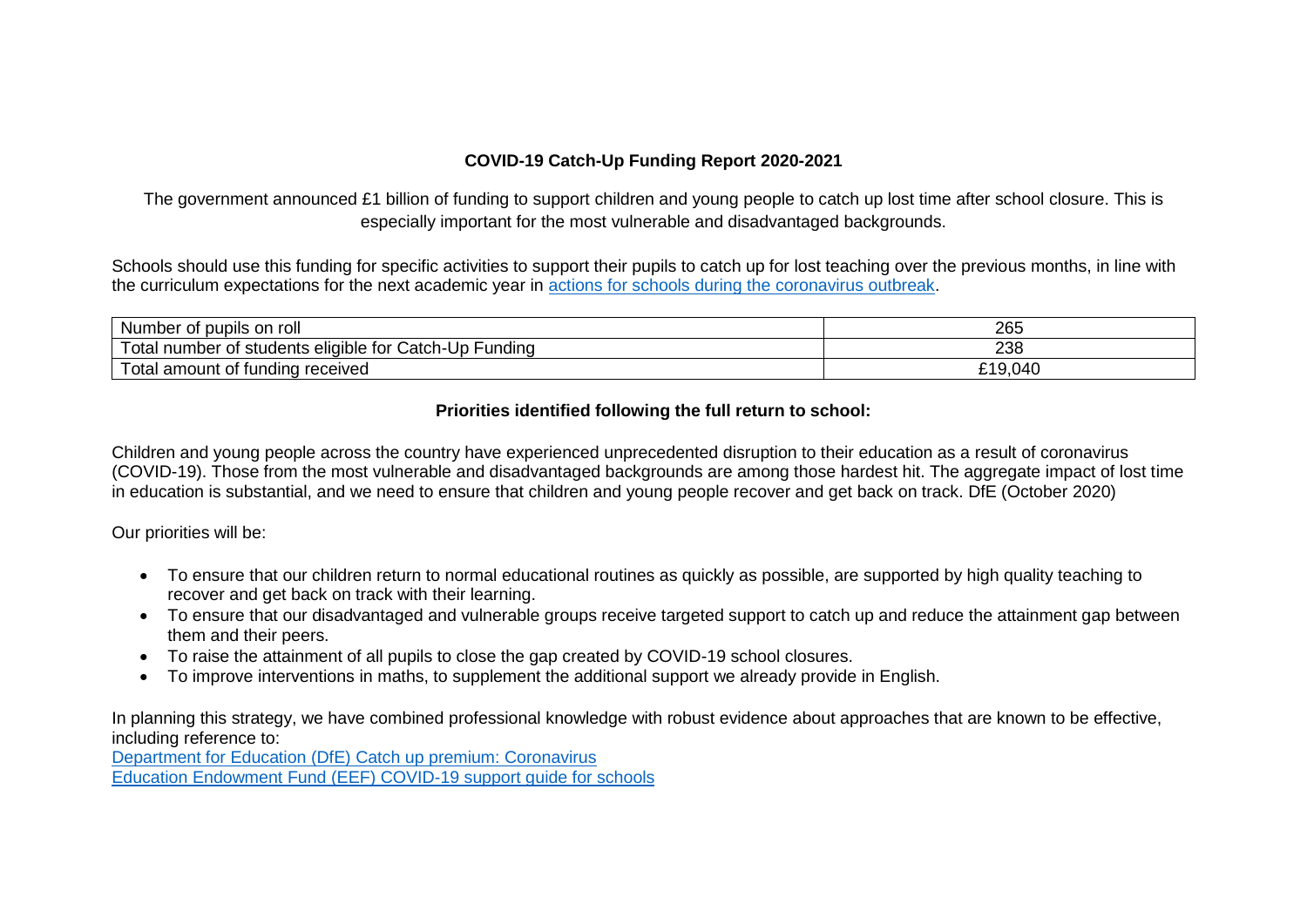| <b>Action</b>                                                      | <b>Intent and Rationale</b>                                                                                                                                                                                                                       | <b>Cost</b> | How will impact be assessed                                                                           |
|--------------------------------------------------------------------|---------------------------------------------------------------------------------------------------------------------------------------------------------------------------------------------------------------------------------------------------|-------------|-------------------------------------------------------------------------------------------------------|
| 1-1 and small group<br>maths tuition                               | Targeted Maths interventions for Year 5 & 6<br>pupils, delivered by experienced teacher.<br>sessions for disadvantaged & vulnerable<br>$\bullet$<br>pupils at risk of falling behind                                                              | £9,520      | Progress and attainment scores<br>100% pupils' make progress in maths                                 |
| <b>Additional maths</b><br>teacher to support<br>learning in class | Experienced maths teacher to support<br>teaching in learning in all classes, one<br>session per week                                                                                                                                              | £4,285      | Progress and attainment scores<br>100% pupils' make progress in maths<br>Pupil engagement in sessions |
| Staff continuing<br>professional<br>development (CPD)              | Individual support for class teachers to<br>improve quality of maths provision, delivered<br>by experienced maths consultant, including,<br>lesson observation & feedback, team<br>teaching (lesson study approach) and whole<br>school training. | £4,000      | All teachers confident delivering catch<br>up curriculum<br>All pupils engaged with learning          |
| Resources to<br>support children in<br>class                       | Maths fluency resources for all classes to<br>$\bullet$<br>support all pupils access the curriculum                                                                                                                                               | £115        | All pupils able to use maths mats<br>Maths mats support in class learning                             |
| Strengthen the<br>maths curriculum                                 | Maths Consultant and Maths Leader to<br>$\bullet$<br>review provision and ensure curriculum<br>builds progression across the school<br>Key areas for development identified                                                                       | £200        | Maths curriculum shows progression<br>from Early Years to Year 6<br>Improvement plan in place         |
| Live-stream<br>sessions (during<br>lockdown)                       | Each class to receive a live-stream maths<br>session each week during lockdown                                                                                                                                                                    | £920        | All pupils engage with weekly live<br>session                                                         |